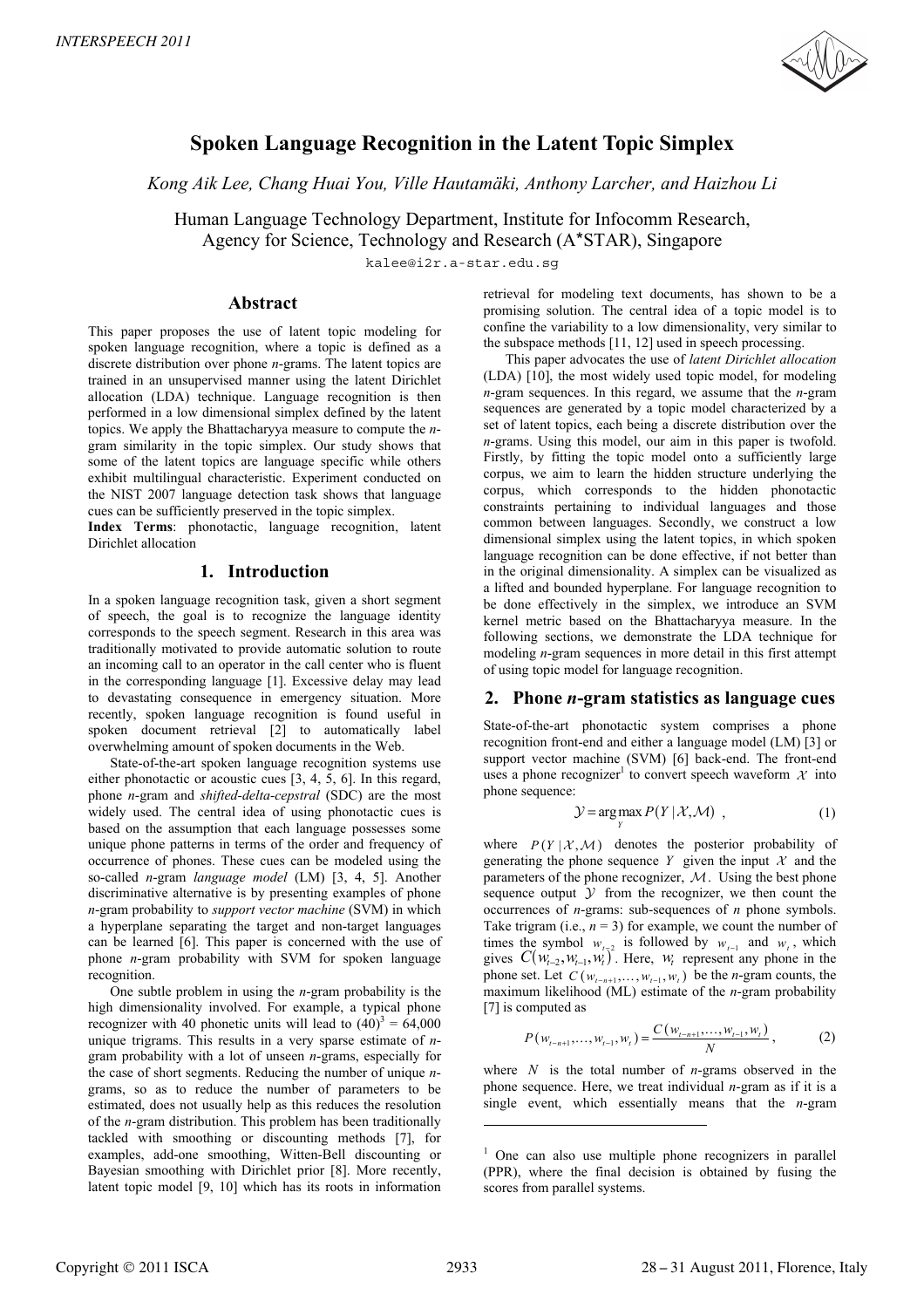probability in (2) is a joint probability of *n* sub-events. This is slightly different from the LM approach, where the *n*-gram probability is modeled as the conditional probability,  $P(w_t | w_{t-n+1}, \ldots, w_{t-1})$ , in which the probability is conditioned on the preceding  $(n-1)$  symbols  $(w_{i-n+1},...,w_{i-1})$ . In this paper, the *n*-gram probabilities serve as inputs to SVM, for which earlier study [6] has shown that joint probability *n*-gram model is more suitable.

The joint probability in (2) can be treated just like a unigram probability by letting  $\tilde{w}_i = (w_{i-n+1}, \dots, w_{i-1}, w_i)$ . The symbol  $\hat{w}$  now represents any of the  $V = M^n$  possible unique *n*-grams, where *M* is the number of unique phones. This is desirable as the latent Dirichlet allocation (LDA) originally proposed in [10] works on unigram probability over words from text documents. Though it is possible to use LDA on conditional probability [13], we devote the paper to the first option in this preliminary study.

### **3. Latent topics for language recognition**

Latent Dirichlet allocation (LDA) was proposed in [10] originally for modeling the word occurrence frequency in text documents. Since text documents are essentially sequences of words, we use LDA to model *n*-gram sequences by treating the *n*-gram symbols as words in text documents.

#### **3.1. Latent topics and topic simplex**

We use similar notation  $\tilde{w}$  to indicate an *n*-gram symbol as in previous section, and there are *V* number of those unique symbols. LDA assumes that an *n*-gram sequence  $W =$  $(\tilde{w}_1, \tilde{w}_2, ..., \tilde{w}_n, ..., \tilde{w}_N)$  consisting of *N* observations is described by the following model:

$$
P(\mathcal{W} | \mathbf{a}, \mathbf{P}) = \int \text{Dir}(\mathbf{\theta} | \mathbf{a}) \prod_{t=1}^{N} \left( \sum_{k=1}^{K} P(\tilde{w}_t | \theta_k) \theta_k \right) d\mathbf{\theta}. \qquad (3)
$$

In the model, the distributions  $P(\tilde{w} | \theta_i)$ , for  $k = 1, 2, ..., K$ , are *V*-dimensional discrete distributions over all the unique *n*grams. We refer to these distributions as the *latent topics*. The latent topics are linearly combined to give

$$
P(\tilde{w}|\mathbf{\theta}) = \sum_{k=1}^{K} P(\tilde{w}|\theta_k) \theta_k , \qquad (4)
$$

from which the *n*-gram sequence  $W$  was generated. The weights,  $\mathbf{\theta} = {\theta_1, ..., \theta_K}$ , that determine the proportions of topics in the mixture are called the *latent factors*, and are assumed to follow a Dirichlet distribution:

$$
\operatorname{Dir}(\boldsymbol{\theta}|\boldsymbol{\alpha}) = C(\boldsymbol{\alpha}) \prod_{k=1}^{K} \theta_k^{\alpha_k - 1} \quad . \tag{5}
$$

Here,  $\mathbf{a} = {\alpha_1, ..., \alpha_k}$  are the set of positive parameters and  $C(\mathbf{a})$  is the normalization factor to ensure that (5) is a legitimate density function. In the left hand side of (3), we use the  $V \times K$  matrix **P** to represent the latent topics in a columnwise manner, where the  $(v, k)$  th element of the matrix is given by

$$
\mathbf{P}(v,k) \equiv P(\tilde{w}_v | \theta_k). \tag{6}
$$

By using the latent factor model as described above, our aim is to discover the hidden phonotactic strands or cues underlying a particular language, and between languages, in terms of latent topics. We could also represent an *n*-gram sequence as the linear combination of latent topics as in (4). Since the number of topics, *K*, is usually much smaller than the number of unique symbols,  $V$ , the latent factors  $\theta$  can be used as a low-dimensional representation to the *V*-dimensional



Figure 1: *A 2-dimensional simplex. At the vertices are the three latent topics. An n-gram sequence is represented as a point* **θ** *on the simplex due to the constraints*  $\theta_k \ge 0$  *and*  $\sum_{k=1}^{K} \theta_k = 1$  *placed on the latent factors.* 

distribution  $P(\tilde{w}|\theta)$ . From a geometric perspective, the *n*gram sequence could now be represented as a point on the (*K*−1)-dimensional simplex, where the *K* vertices of the simplex are defined by the latent topics. Fig. 1 shows a 2 dimensional simplex for  $K = 3$  latent topics.

#### **3.2. Parameter estimation**

We summarize the *expectation maximization* (EM) algorithm for learning the latent topics and inferring the latent factors as follows. In the E-step we infer the posterior probabilities of the latent factors  $\boldsymbol{\theta} = {\theta_1, ..., \theta_K}$  for each of the *n*-gram sequences,  $W = (\tilde{w}_1, \tilde{w}_2, ..., \tilde{w}_t, ..., \tilde{w}_N)$ . Exact inference is intractable, in which case we need to turn to variational method [10]. Let

$$
q(\boldsymbol{\theta} | \boldsymbol{\gamma}) = \text{Dir}(\boldsymbol{\theta} | \boldsymbol{\gamma}) = C(\boldsymbol{\gamma}) \prod_{k=1}^{K} \theta_k^{\gamma_k - 1}
$$
 (7)

be the posterior probability of latent factors **θ** . The E-step consists of the following equations, where the parameters  ${\boldsymbol \gamma} = {\boldsymbol \gamma}_1, {\boldsymbol \gamma}_2 \ldots, {\boldsymbol \gamma}_K$  are updated:

$$
\Phi(\nu,k) = \frac{\mathbf{B}(\nu,k)}{\sum_{k'=1}^{K} \mathbf{B}(\nu,k')},\tag{8}
$$

$$
\gamma_k = \alpha_k + \sum_{\nu=1}^V \eta_\nu \cdot \Phi(\nu, k) , \ k = 1, 2, \dots, K . \tag{9}
$$

In (8), the matrix

$$
\mathbf{B}(v,k) = \mathbf{P}(v,k) \cdot \exp[\Psi(\gamma_k)] \tag{10}
$$

and  $\Phi$  are  $V \times K$  matrices, and  $\Psi(\cdot)$  is the digamma function. Recall that **P** is the  $V \times K$  matrix containing the latent topics in its columns. In (9),  $\eta_{v}$  is the number of counts the term  $\tilde{w}_v$  being observed in the sequence. For terms not observed in the sequence, in which case  $\eta_{\nu} = 0$ , the corresponding elements in the matrices Φ and **B** will be null and do not need to be computed or stored. This feature can be exploited to reduce the computation and memory requirement in the implementation. The only complication left is the computation of the digamma function  $\Psi(\cdot)$  in (10), which can be resolved using standard statistical package. Notice that the denominator in (8) is just to ensure that  $\Phi$  sum to one row wise. Equations (8) and (9) are iterated until convergence is met.

Once the posterior inference was done for all *n*-gram sequences, the latent topics **P** and the parameters  $\alpha$  of the Dirichlet prior are updated in the M-step as follows. Let *D* be the number of *n*-gram sequences available in the training data,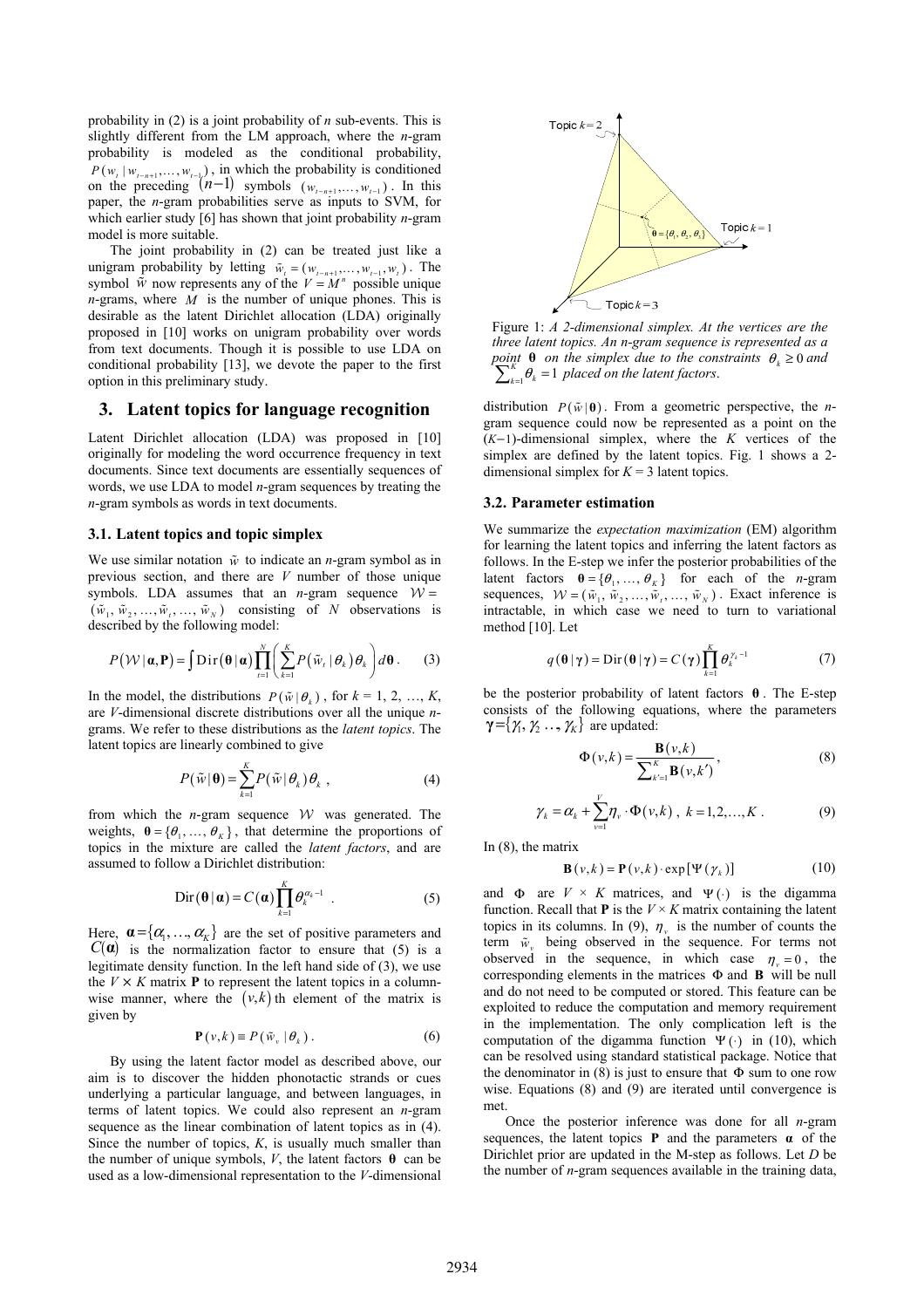the new latent topics are computed by summing the Φ matrices over all sequences, as follows

$$
\mathbf{P}(v,k) = \lambda_k \cdot \sum_{d=1}^{D} \eta_{v,d} \cdot \Phi_d(v,k) \tag{11}
$$

The normalization factor  $\lambda_k$  ensures that  $\sum_{\nu=1}^{V} P(\nu, k) = 1$  for each latent topic. The parameters  $\alpha$  of the Dirichlet prior are re-estimated with Newton-Raphson method using **γ** from the E-step as input. The E and M steps are repeated until convergence is met. Details of the Newton-Raphson method, convergence criterion and initialization of parameters can be found in [10].

#### **3.3. Point estimates for latent factors**

Using the latent topics trained from a sufficiently large corpus, we could analyze the decomposition of an unseen *n*-gram sequence into topics by looking at the posterior distribution in (7). To infer  $q(\theta | \gamma)$ , we iterate between (8) and (9), where the parameters  $\gamma = {\gamma_1, \gamma_2, ..., \gamma_k}$  are updated until convergence.

The Dirichlet is a density function over the (*K*−1) dimensional simplex. To better interpret the latent factors, one could use the point estimate:

$$
\hat{\theta}_k = E_q \{ \theta_k \, | \, \gamma \} = \frac{\gamma_k}{\sum_{k'=1}^K \gamma_{k'}} \quad , \ k = 1, 2, ..., K \;, \tag{12}
$$

which gives the mean of the posterior distribution. This is different from the maximum *a posteriori* (MAP) criterion where the mode (i.e., the maximum) is used as the point estimate. The reason is that the mode may not exist when the latent factors become sparse in which only a few topics are responsible for generating the sequence. For the mode to exist we need  $\gamma_k > 1$ ,  $\forall k$ . Notice also, if we let  $\alpha_k = 0$  in (9), then (12) reduces to the ML estimate.

# **4. Language recognition in the topic simplex**

The point estimate represents an *n*-gram sequence as a *K*dimensional vector, which provides a more compact representation compared to the *V*-dimensional distribution over *n*-grams in (2). Using either form of compact or raw representations, the *n*-gram sequence is essentially mapped on to a simplex. To use these as inputs to SVM, we introduce two kernel metrics based on the Bhattacharyya measure which has shown to work well on the simplex [14]. Let  $\mathcal{W}_a$  and  $\mathcal{W}_b$  be two *n*-gram sequences, we could measure their similarity in the *V*-dimensional simplex as

$$
\kappa_{V}(\mathcal{W}_{a}, \mathcal{W}_{b}) = \sum_{v=1}^{V} \sqrt{P_{a}(\tilde{w}_{v}) \cdot P_{b}(\tilde{w}_{v})} . \qquad (13)
$$

For the *K*-dimensional topic simplex proposed in this paper, we use the following kernel metric:

$$
\kappa_{\theta}(\mathcal{W}_a, \mathcal{W}_b) = \sum_{k=1}^K \sqrt{\hat{\theta}_{k,a} \cdot \hat{\theta}_{k,b}} \ . \tag{14}
$$

Let  $\kappa$  denotes any of the kernel metric in (13) or (14), given  $W$  as input, the discriminant function of an SVM can be expressed as

$$
f(\mathcal{W}) = \sum_{l=1}^{L} \pi_l y_l \kappa(\mathcal{W}_l, \mathcal{W}) + b \tag{15}
$$

where *L* is the number of support vectors,  $\pi$  are the weights assigned to the *l*th support vector with its label given by  $y_i \in \{-1, +1\}$  and *b* is the basis parameter.



Figure 2: *A latent topic is a discrete distribution over n-grams. Indicated in the figure are four trigrams with high probabilities.* 

For ease of implementation using standard SVM packages (e.g., *libSVM* or *SVMTorch*), the square-root operator is first applied element-wise on the inputs. SVM training can then be implemented using standard SVM packages with a linear kernel. In particular, we train one SVM for each language using the *one-versus-all* strategy [6].

### **5. Experiments**

Experiments were carried out based on the NIST LRE07 closed-set language detection protocol [15]. There are fourteen target languages, which includes Arabic, Bengali, Chinese (comprised of Mandarin and three dialects), English, Farsi, German, Hindustani (comprised of Hindi and Urdu), Japanese, Korean, Russian, Spanish, Tamil, Thai and Vietnamese. We used CallFriend, OHSU, and some additional training data supplied by NIST/LDC to cover all target languages. For the phone recognizer, we used the Hungarian recognizer developed by Brno University of Technology [5]. The phone recognizer had been trained on the SpeechDat-East database to give 59 phones (and 3 non-phonetic units). Trigram counts were generated from the phone lattice [4]. Trigram with very low *inverse document frequency* (IDF) [16] were discarded, which leads to the final  $V = 134,819$ .

#### **5.1. Latent topics**

Unlike text documents, whereby latent topics can be literally understood [10], the latent topics derived from *n*-gram sequences are much obscured from intuitive interpretation. For text documents, there could have latent topics with specific themes referring to *Arts* or *Budget* with words including {*film*, *show*, *music*, *actress*,…} and {*million*, *tax*, *money*, *program*,…}, respectively. Fig. 2 shows a plot of latent topic arbitrarily selected from a set of  $K = 50$ . Indicated in the figure are trigrams with high probabilities in the topic. Though the latent topic could not be interpreted literally, we could still see that the four trigrams indicated in the figure exhibit similar pattern in which they all start with the same label b:

Instead of looking at the interpretation of individual topics, the question that relates more to language recognition is how these topics represent individual languages. Fig. 3 shows two languages (i.e., English and Chinese) represented in terms of the distribution over the latent topics. The latent topics were trained using the development data as detailed in previous section. We then infer the topic proportions (i.e., the distribution over the latent topics) for individual language by iterating between (8) and (9) until convergence, and computing the topic proportion using (12). In this regard, a non-overlapping subset was selected from the training data before it was used for training the latent topics.

We deliberately arrange the topic indices so that three distinct groups can be seen in Fig. 3. (We make sure that the same set of indices is used when plotting the two distributions). Clearly, the topics on the right and left sides of the figure correspond more to English and Chinese